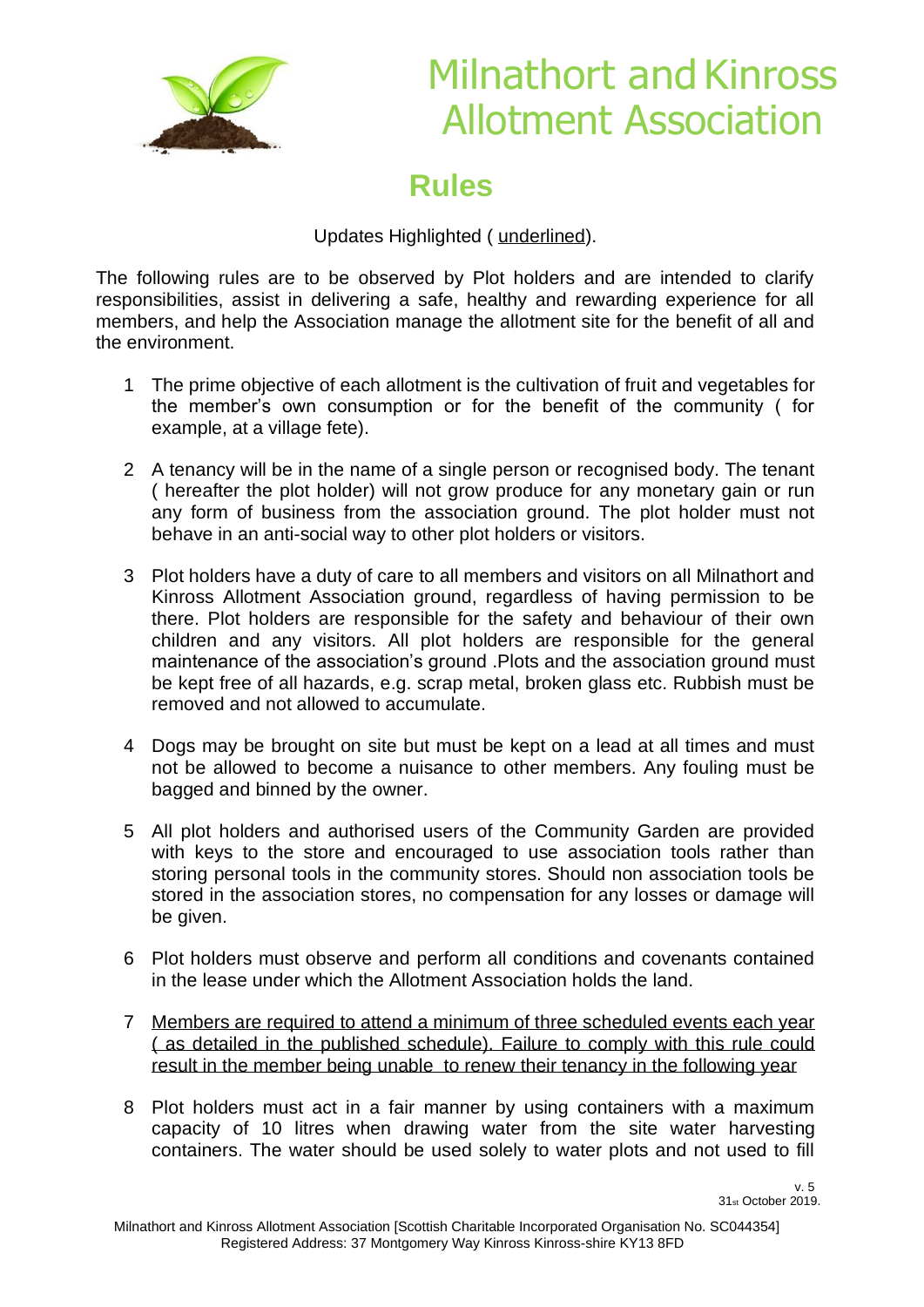

# Milnathort and Kinross Allotment Association

water butts on individual plots.

#### PAYMENT OF RENT

9 Annual rentals shall be set by the board and intimated at the AGM and sent to individual plot holders by **31st December.** Plot rental is due by the next January 31st. Non-payment after this date terminates the plot holder's tenancy. Changes of address must be notified to the Secretary in writing.

### **CULTIVATION**

- 10 **Allotments are primarily for the cultivation of vegetables, fruit and flowers. Plot holders must cultivate the whole of their plot with the exception of areas not under cultivation, (ie. Paths, sheds, greenhouses, poly tunnels, compost heaps or water butts).** The plots should be maintained so as not to cause a nuisance to other plot holders and must be kept in good order. If a plot is not in good order, the board will discuss the problem with the plot holder in order to resolve the matter. After agreeing a plan with the plot holder and the board, the problem must be resolved within 28 days. Fourteen days written notice will be given to terminate the tenancy if the problem occurs again in any 12 month period. New plot holders have a period of one year from the start date of their tenancy to ensure their plot complies with the above criteria.
- 11 Plot holders must cultivate the whole of the allotment garden personally and not sublet, assign, exchange or part with the possession of the allotment garden or any part of it.
- 12 Plot holders may co-work the plot with(an)other individual(s) or family member(s). Plot holders must make the board aware in writing of any individual or family member who co-works the plot.
- 13 Plot holders are permitted to plant apple and /or pear trees on plots within the following conditions:
	- 50m2 plots- No trees are allowed
	- 70m2 plots One tree in pot allowed subject to criteria.
	- 100m2plots-2 trained ( cordon/espalier/fan/stepover) trees are allowed as long as the following criteria are adhered to
	- 200m2 plots 4 ( 1 standard/bush and 3 trained ) are allowed as long as the following criteria are adhered to.

Criteria:

• Only apple and pear trees are allowed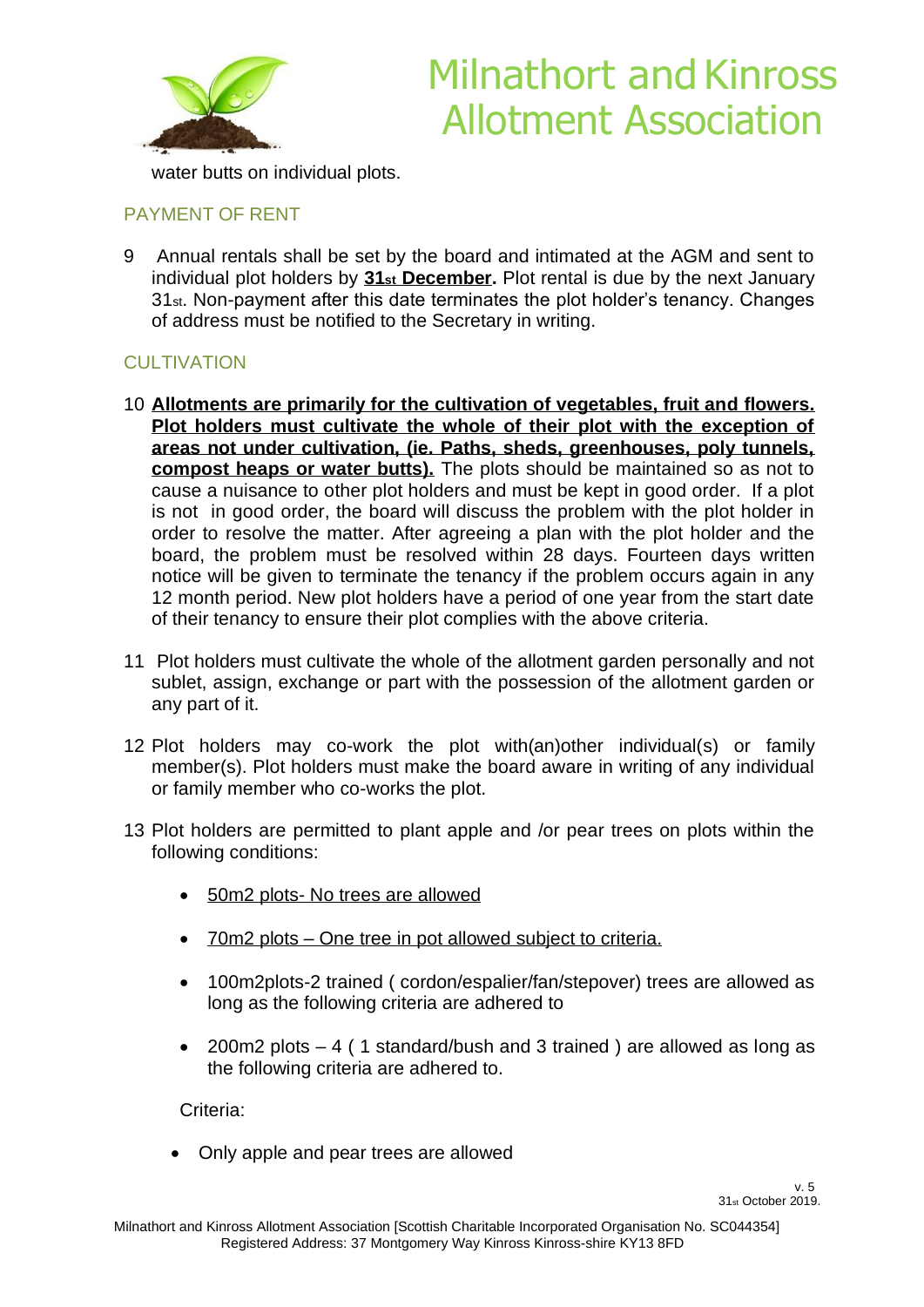

- The rootstock must be known and available to check.
- For apples this must be M26, M27 ( trained or untrained trees ) or MM106 ( only for trained trees ).
- For pears the rootstock must be Quince C (for trained or untrained trees) or Quince A ( only for trained trees)
- Trees must be planted at least one metre from the edge of the plots where they border another plot.

#### Weed Killers, pesticides and composts

- 14 Plot holders should follow organic principles of pest and weed control. Plot holders may use organic products from the Association approved lists with justification. The Association list is not exhaustive and may be reviewed at any time. Requests for the addition of any products to the list should be made in writing and submitted to the secretary for consideration by the Board. Requests should include details of these products and a justification for its inclusion in the Association approved list.
- 15 The Board will endeavour to follow the principle of organic production and use organic fertilisers and peat free compost whenever possible and will encourage others to do so too.

#### **Termination**

- 16 Plot holders wishing to terminate their tenancy must give one month notice in writing. The tenancy of any allotment shall, unless otherwise agreed in writing, terminate 3 months after the death of a plot holder.
- 17 All tenancies will terminate if the Association ceases to lease or have the right of occupation of the allotment land.

#### Waiting List

18 Any plot becoming vacant will be offered to the first name on the waiting list. The Board will consider written requests from co-workers to assume the tenancy of a plot which they co work and which is vacated by the tenant.

#### Non-Compostable materials and Bonfires.

All non- compostable materials are to be removed from site, there are to be no fires lit within the leased land. Compostable material should be composted on tenant's plot or removed from the site.

Sheds, glass houses and other structures